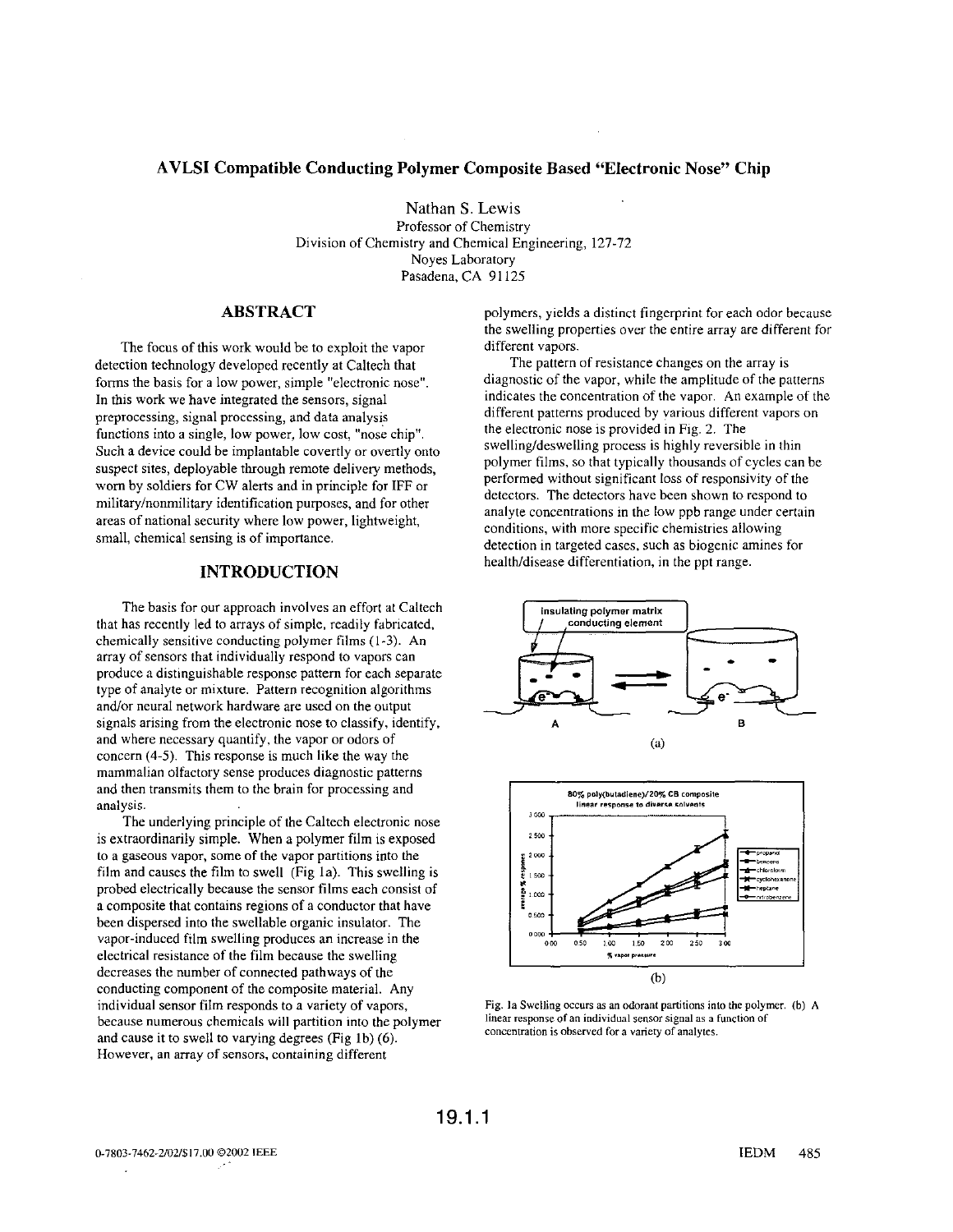

Sensor Number (normalization factor)



Fig. 2a. Response patterns for three different solvents on a 17 element sensor array. (b) Data in principal component space from a 20-detector array exposed to n-tetradecane, n-dodecane, n-decane, n-nonane, n-octane, and n-heptane each at  $P/P^{\circ} = 0.005$  to 0.03 in air (with  $P^{\circ}$  being the vapor pressure of the analyte at  $300 K$ ), showing that the pattern type identifies the vapor and the magnitude of the pattern signals is linearly proportional to the analyte concentration.

We have fabricated "nose-chips", which consist of arrays of pixels in which each pixel contains a different composition of polymeric sensor and the signals are fed to a common pinout using a simple row/column multiplexing addressing scheme. This chip is a component of an integrated system, all on one chip, that contains the entire functionality spanning sample introduction, data acquisition, signal preprocessing, adaptation, filtering, and signal processing functions. Development of the necessary compatible technologies, along with their integration, and determination of the performance of the resulting "nose chip" system for targeted applications of interest to national security applications, is the focus of some of the future work to be discussed in this presentation.

# R&D GOALS/APPROACH

We have fabricated some preliminary "nose-chips", which consist of arrays of pixels in which each pixel contains a different composition of polymeric sensor and the signals are fed to a common pinout using a simple row/column multiplexing addressing scheme (Fig. 3). This chip demonstrates the validity of the approach but is not an integrated system, all on one chip, that contains the entire functionality spanning sample introduction, data acquisition, signal preprocessing, adaptation, filtering, and signal processing functions. Development of the necessary compatible technologies, along with their integration, and determination of the performance of the resulting "nose chip" system for targeted applications of interest to national security applications, will be discussed.



Fig. 3. Photograph of a "nose-chip", with 12 columns and 6 rows, each having a different polymeric sensor combination and each pixel having a switch under its pair of contact lines. A single pinout provides the output of the sensor pixel being interrogated using a row/column addressing scheme.

Figure 4 shows the schematic of the unit serisor cell. The cell consists of a switch transistor and decoding logic. The availability of only two metals layers in the IC process required transistors at each sensor cell to perform decoding. This circuitry  $(M1-M4)$  decodes X and Y selection signals generated by shift registers on the periphery of the array. This selection signal controls a switch (M7) that toggles a current  $(I_{in})$  through the resistive sensor. In this design only one sensor is energized at a time to reduce power consumption. To reduce noise and the switch resistance, transistor M7 occupies most of the sensor area. The decoding circuitry also selects a transmission gate

19.1.2